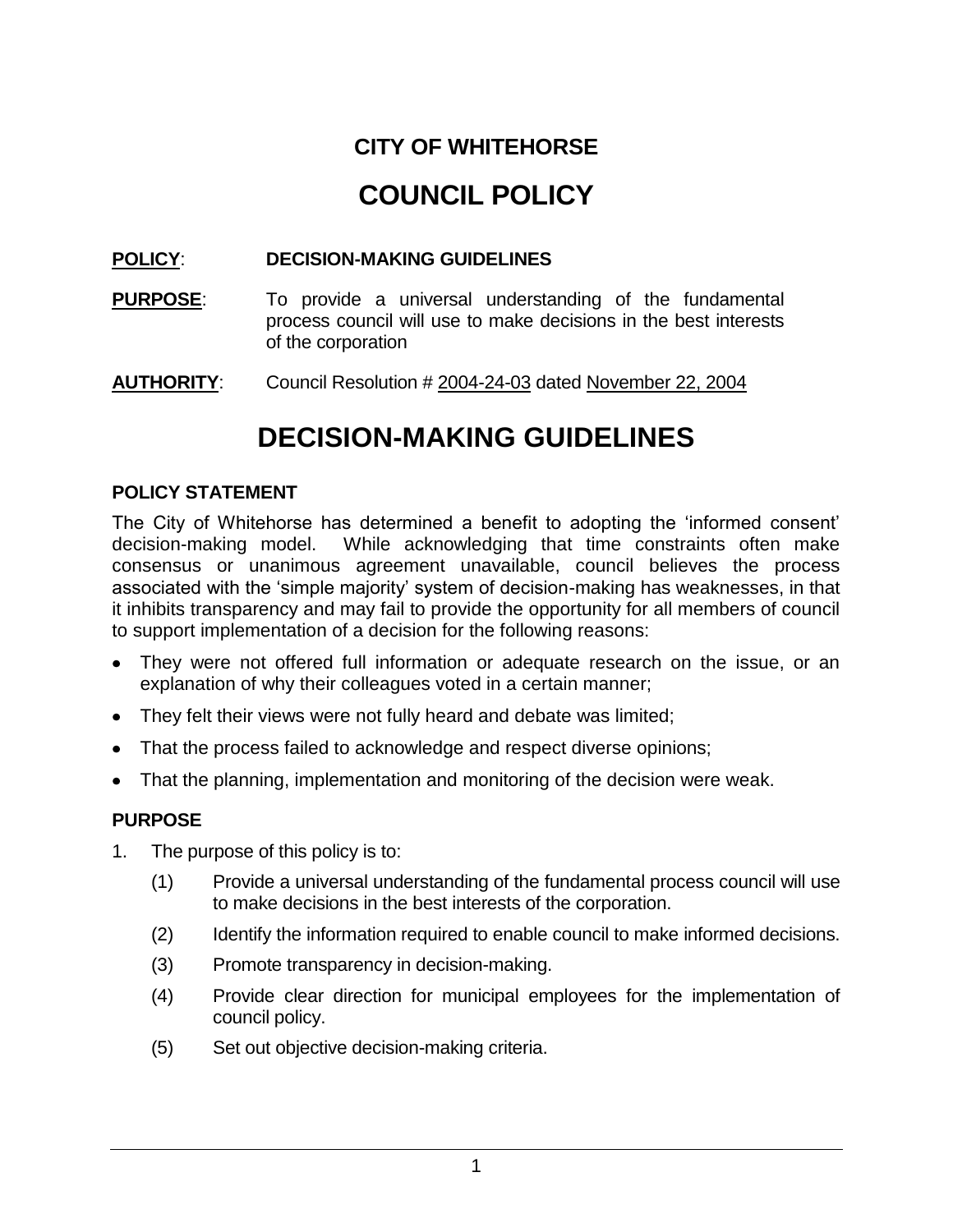### **DEFINITIONS**

2. In this policy,

**Confidential Information** – while the classification of information as "confidential" is a matter of discretion, whether labelled as confidential or not, disclosure of information will not constitute a breach of the Council Oath unless that information is of an inherently confidential nature such as:

- (1) files prepared in connection with litigation and adjudicative proceedings.
- (2) information regarding the acquisition or disposal of land until it becomes a matter of public record.
- (3) personal data of employees or others.
- (4) preliminary reports of consultants, policy drafts and internal communications which, if disclosed, may prejudice the effective operation of a municipal operation or impugn the reputation of any person.
- (5) records related to internal policies and practices which, if disclosed, may prejudice the effective performance of a municipal operation.
- (6) records of a financial nature reflecting information given or accumulated in confidence.
- (7) any report prepared for council is to be released only by council.

**Corporation** – means the City of Whitehorse.

**Committee Meeting** – Council uses standing committees, each a Committee of the Whole, divided into six focus areas through which all reports going to council will pass.

**Council & Senior Management Meeting (CASM)** – Provides a venue for informal discussion on matters that are not at a point of decision. CASM"s are issue based, designed to enhance understanding of an issue, clarify expectations, improve Council/Management working relationships, explore options to deal with an issue given to staff for further research, to undertake training, brainstorming on strategic issues and discuss drafts of external consultant reports.

**Municipal employee** - includes all employees and officers of the City of Whitehorse as defined in all collective agreements and employment bylaws.

#### **RESPONSIBILITIES**

- 3. City Council shall:
	- (1) Adopt the Council Decision-making policy and any amendments thereto.
	- (2) Review the policy annually.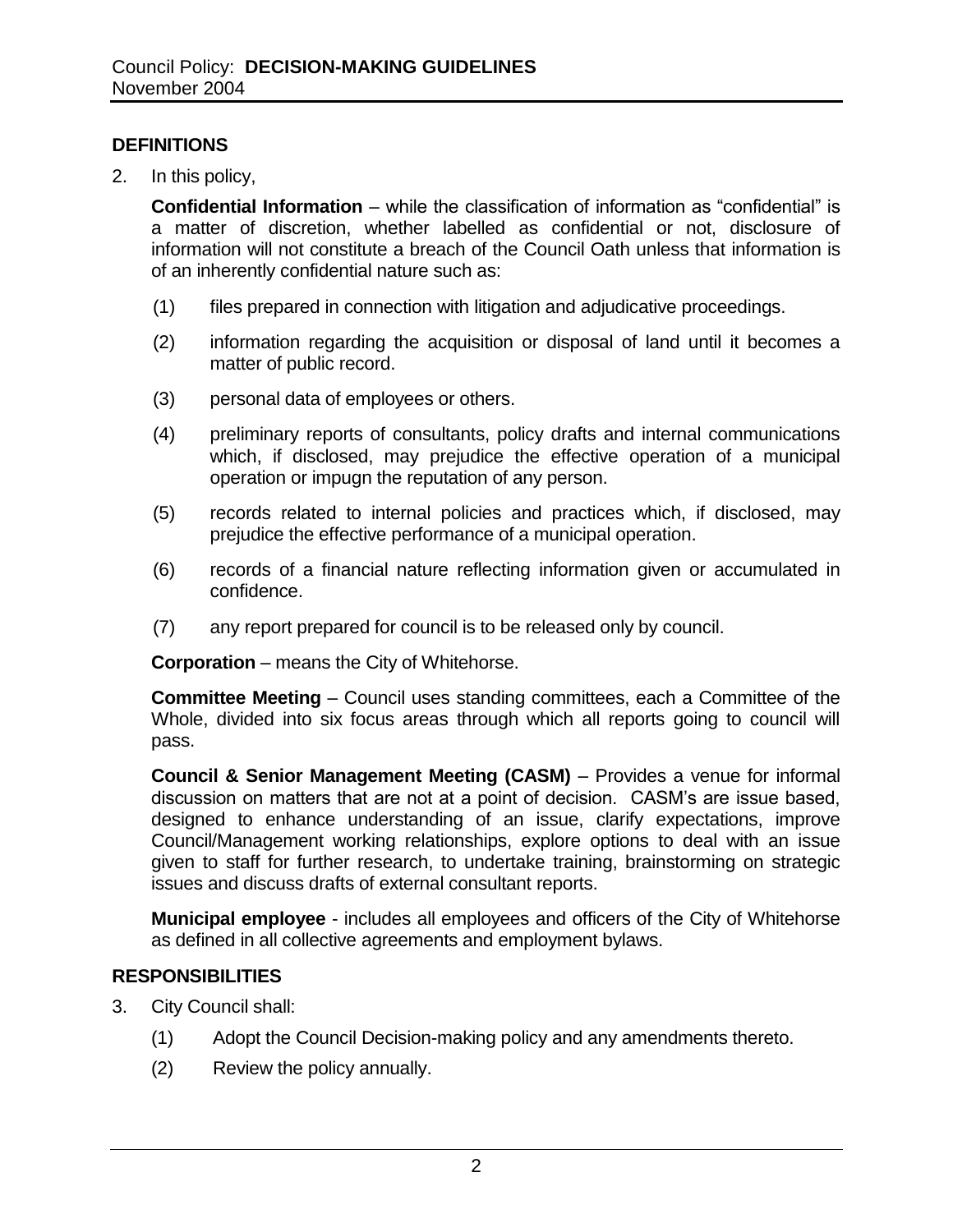- 4. The City Manager shall:
	- (1) Ensure the Decision-Making Policy is added to the agenda of the annual Legislative Workshop for review.
	- (2) Recommend changes to the decision-making process.
	- (3) Ensure the Decision-making policy is implemented and that administration complies with the information requirements of the policy.
	- (4) Assist Council with the interpretation of the policy.
	- (5) Assign the issues to the appropriate administrative resource.
- 5. The Senior Management Team shall:
	- (1) Review administrative reports being prepared for an agenda and ensure that they present fairly the spectrum of information necessary for Committee to make a recommendation.

### **PROCEDURES**

- 6. Agenda Submissions
	- (1) All items requiring a council decision should initially appear on a Standing Committee agenda.
	- (2) Reports to committee should be initially researched by administration and submitted in Administrative Report format, meaning the issue should be clearly identified, reference materials disclosed, a brief summary of the issue provided, all options for resolving the item identified and analysed, and there is a clear administrative recommendation. All staff submissions are subject to the discretion of the City Manager.
	- (3) Standing Committees are designed to provide a forum where the administrative, public and political perspectives of the issue are discussed. Committees are advisory in nature, having no decision-making authority.
	- (4) Committee may receive a report for information, refer a report to administration for additional information or make a recommendation to council. When requesting additional information, the committee should be specific as to the information required. All referrals must go through the City Manager.
	- (5) When committee is of the opinion they have enough information to send a recommendation to council, the minutes of the committee meeting summarizing the discussion shall go on a council agenda with the committee recommendation.
	- (6) By the time the issue is placed on the council agenda, council should have enough information to debate the issue and make a decision. Should the debate identify additional information is necessary, the matter may be referred back to administration for research and re-entry. If council requires